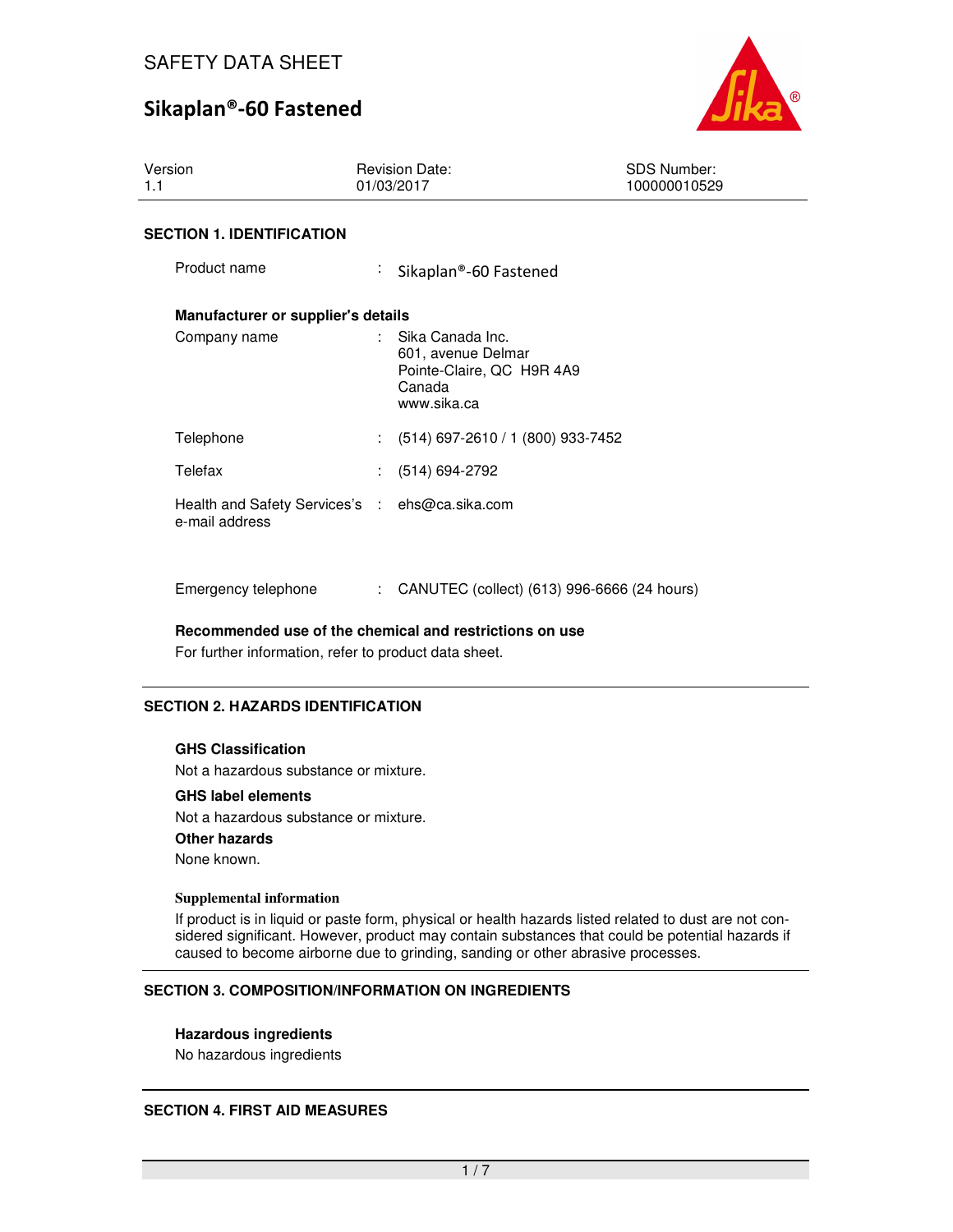

| Version<br>1.1                                                    | <b>Revision Date:</b><br>01/03/2017                                                                     | <b>SDS Number:</b><br>100000010529                                                                                                                                         |
|-------------------------------------------------------------------|---------------------------------------------------------------------------------------------------------|----------------------------------------------------------------------------------------------------------------------------------------------------------------------------|
| General advice                                                    |                                                                                                         | : No hazards which require special first aid measures.                                                                                                                     |
| If inhaled                                                        | : Move to fresh air.                                                                                    |                                                                                                                                                                            |
| In case of skin contact                                           | Wash off with soap and plenty of water.                                                                 | : Take off contaminated clothing and shoes immediately.                                                                                                                    |
| In case of eye contact                                            | : Flush eyes with water as a precaution.<br>Remove contact lenses.<br>Keep eye wide open while rinsing. |                                                                                                                                                                            |
| If swallowed                                                      | Do not give milk or alcoholic beverages.                                                                | : Clean mouth with water and drink afterwards plenty of water.<br>Do not induce vomiting without medical advice.<br>Never give anything by mouth to an unconscious person. |
| Most important symptoms<br>and effects, both acute and<br>delayed | : No known significant effects or hazards.<br>and symptoms.                                             | See Section 11 for more detailed information on health effects                                                                                                             |
| Notes to physician                                                | : Treat symptomatically.                                                                                |                                                                                                                                                                            |

## **SECTION 5. FIRE-FIGHTING MEASURES**

| Suitable extinguishing media                      | : Use extinguishing measures that are appropriate to local cir-<br>cumstances and the surrounding environment.                                                                                                                  |
|---------------------------------------------------|---------------------------------------------------------------------------------------------------------------------------------------------------------------------------------------------------------------------------------|
| Further information                               | : Collect contaminated fire extinguishing water separately. This<br>must not be discharged into drains.<br>Fire residues and contaminated fire extinguishing water must<br>be disposed of in accordance with local regulations. |
| Special protective equipment<br>for fire-fighters | : In the event of fire, wear self-contained breathing apparatus.                                                                                                                                                                |

## **SECTION 6. ACCIDENTAL RELEASE MEASURES**

| Personal precautions, protec-<br>tive equipment and emer-<br>gency procedures | : Refer to protective measures listed in sections 7 and 8.                             |
|-------------------------------------------------------------------------------|----------------------------------------------------------------------------------------|
| Environmental precautions                                                     | : Local authorities should be advised if significant spillages<br>cannot be contained. |
| Methods and materials for<br>containment and cleaning up                      | : Keep in suitable, closed containers for disposal.                                    |

## **SECTION 7. HANDLING AND STORAGE**

| Advice on protection against | Normal measures for preventive fire protection. |
|------------------------------|-------------------------------------------------|
| fire and explosion           |                                                 |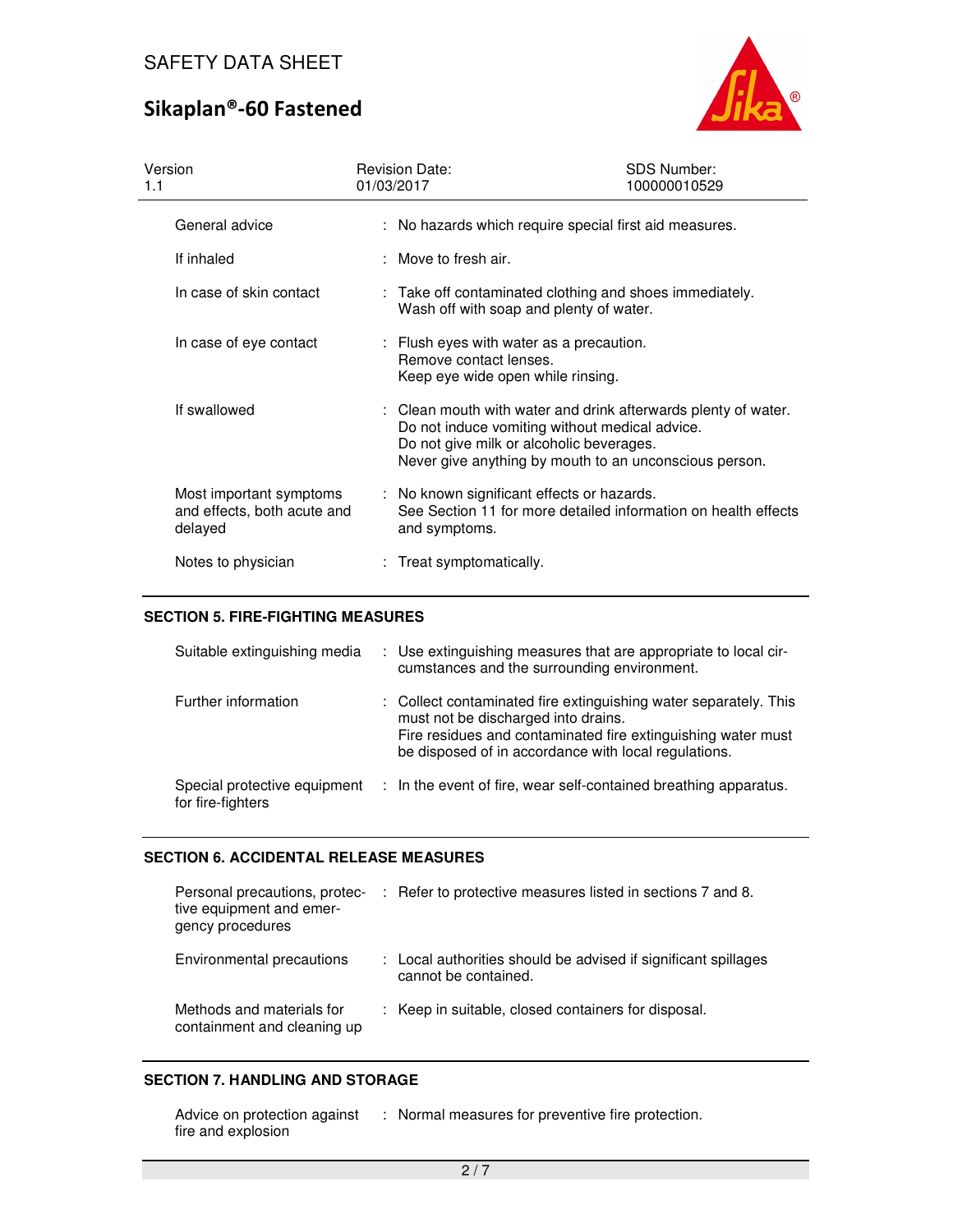

| Version<br>1.1              | <b>Revision Date:</b><br>01/03/2017                                                         | <b>SDS Number:</b><br>100000010529                           |
|-----------------------------|---------------------------------------------------------------------------------------------|--------------------------------------------------------------|
| Advice on safe handling     | For personal protection see section 8.<br>No special handling advice required.<br>products. | Follow standard hygiene measures when handling chemical      |
| Conditions for safe storage | place.<br>Store in accordance with local regulations.                                       | : Keep container tightly closed in a dry and well-ventilated |
| Materials to avoid          |                                                                                             | No special restrictions on storage with other products.      |

## **SECTION 8. EXPOSURE CONTROLS/PERSONAL PROTECTION**

#### **Ingredients with workplace control parameters**

Contains no substances with occupational exposure limit values.

| oniumo no substancco with occupational cxposure immt values. |                                                                                                                                                                                                                                                                                                                                                       |
|--------------------------------------------------------------|-------------------------------------------------------------------------------------------------------------------------------------------------------------------------------------------------------------------------------------------------------------------------------------------------------------------------------------------------------|
| <b>Engineering measures</b>                                  | : Use of adequate ventilation should be sufficient to control<br>worker exposure to airborne contaminants. If the use of this<br>product generates dust, fumes, gas, vapor or mist, use pro-<br>cess enclosures, local exhaust ventilation or other engineer-<br>ing controls to keep worker exposure below any recommend-<br>ed or statutory limits. |
| Personal protective equipment                                |                                                                                                                                                                                                                                                                                                                                                       |
| Respiratory protection                                       | Use a properly fitted NIOSH approved air-purifying or air-fed<br>respirator complying with an approved standard if a risk as-<br>sessment indicates this is necessary.                                                                                                                                                                                |
|                                                              | The filter class for the respirator must be suitable for the max-<br>imum expected contaminant concentration<br>(gas/vapor/aerosol/particulates) that may arise when han-<br>dling the product. If this concentration is exceeded, self-<br>contained breathing apparatus must be used.                                                               |
| Hand protection                                              |                                                                                                                                                                                                                                                                                                                                                       |
| Remarks                                                      | : Chemical-resistant, impervious gloves complying with an<br>approved standard should be worn at all times when handling<br>chemical products if a risk assessment indicates this is nec-<br>essary.                                                                                                                                                  |
| Eye protection                                               | Safety eyewear complying with an approved standard should<br>be used when a risk assessment indicates this is necessary.                                                                                                                                                                                                                              |
| Skin and body protection                                     | Choose body protection in relation to its type, to the concen-<br>tration and amount of dangerous substances, and to the spe-<br>cific work-place.                                                                                                                                                                                                    |
| Hygiene measures                                             | Wash hands before breaks and immediately after handling<br>the product.<br>Remove contaminated clothing and protective equipment                                                                                                                                                                                                                      |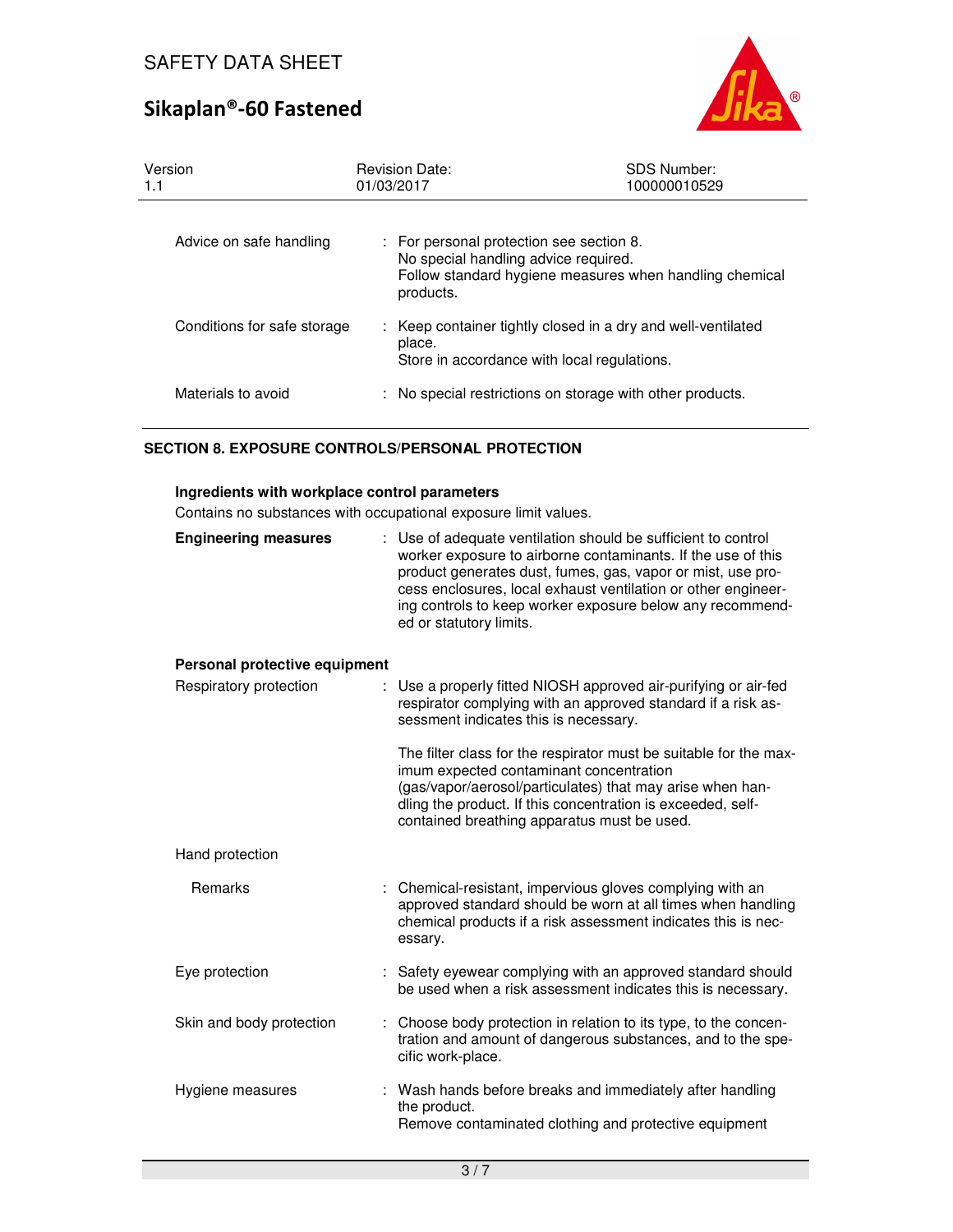

Version 1.1 Revision Date: 01/03/2017 SDS Number: 100000010529 before entering eating areas.

Avoid breathing dust.

## **SECTION 9. PHYSICAL AND CHEMICAL PROPERTIES**

| Appearance                                 |   | film                                 |
|--------------------------------------------|---|--------------------------------------|
| Color                                      |   | various                              |
| Odor                                       |   | none                                 |
| Odor Threshold                             |   | No data available                    |
| рH                                         |   | No data available                    |
| Melting point/range                        | ÷ | 160 °C (320 °F)                      |
| Boiling point/boiling range                | ÷ | No data available                    |
| Flash point                                | t | Not applicable                       |
| Evaporation rate                           | ÷ | No data available                    |
| Flammability (solid, gas)                  | ÷ | No data available                    |
| Upper explosion limit                      | ÷ | No data available                    |
| Lower explosion limit                      | ÷ | No data available                    |
| Vapor pressure                             |   | No data available                    |
| Relative vapor density                     |   | No data available                    |
| Density                                    | ÷ | 1.28 - 1.32 g/cm3 (23 °C (73 °F) ()) |
| Solubility(ies)<br>Water solubility        | ÷ | insoluble                            |
| Partition coefficient: n-<br>octanol/water | ÷ | No data available                    |
| Autoignition temperature                   | ÷ | No data available                    |
| Decomposition temperature                  | ÷ | No data available                    |
| Viscosity, dynamic                         | ÷ | No data available                    |
| Viscosity, dynamic                         | ÷ | No data available                    |
| <b>Explosive properties</b>                |   | No data available                    |
| Molecular weight                           | ÷ | No data available                    |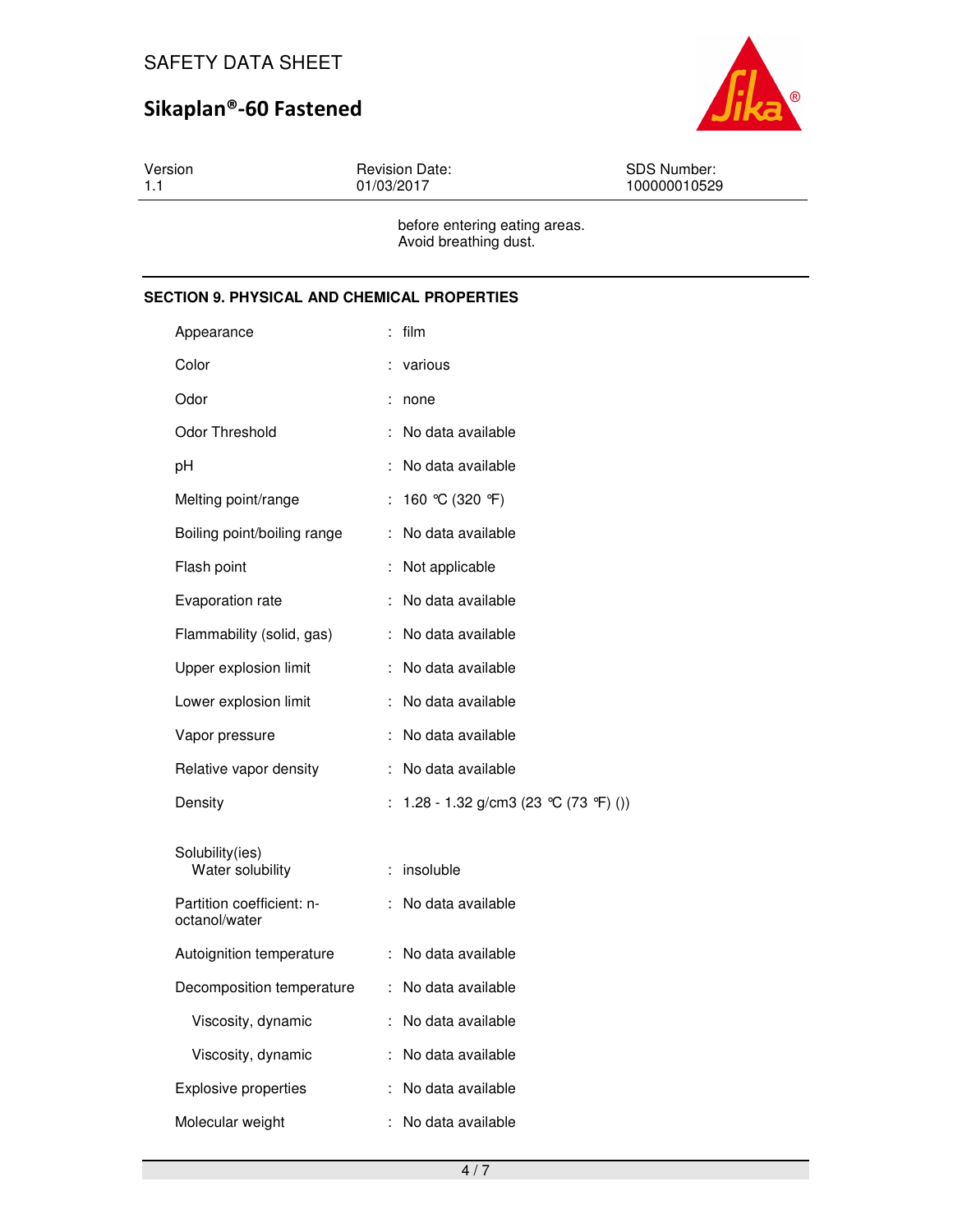

| Version | <b>Revision Date:</b> | <b>SDS Number:</b> |
|---------|-----------------------|--------------------|
|         | 01/03/2017            | 100000010529       |

## **SECTION 10. STABILITY AND REACTIVITY**

| Reactivity                              | : No dangerous reaction known under conditions of normal use.                                             |
|-----------------------------------------|-----------------------------------------------------------------------------------------------------------|
| Chemical stability                      | : The product is chemically stable.                                                                       |
| Possibility of hazardous reac-<br>tions | : Stable under recommended storage conditions.                                                            |
| Conditions to avoid                     | : No data available                                                                                       |
| Incompatible materials                  | : No data available                                                                                       |
| Hazardous decomposition<br>products     | Under normal conditions of storage and use, hazardous de-<br>composition products should not be produced. |

## **SECTION 11. TOXICOLOGICAL INFORMATION**

#### **Acute toxicity**

Not classified based on available information.

#### **Skin corrosion/irritation**

Not classified based on available information.

#### **Serious eye damage/eye irritation**

Not classified based on available information.

#### **Respiratory or skin sensitization**

Skin sensitization: Not classified based on available information. Respiratory sensitization: Not classified based on available information.

## **Germ cell mutagenicity**

Not classified based on available information.

## **Carcinogenicity**

Not classified based on available information. **IARC** Not applicable

**NTP** Not applicable

## **Reproductive toxicity**

Not classified based on available information.

## **STOT-single exposure**

Not classified based on available information.

## **STOT-repeated exposure**

Not classified based on available information.

## **Aspiration toxicity**

Not classified based on available information.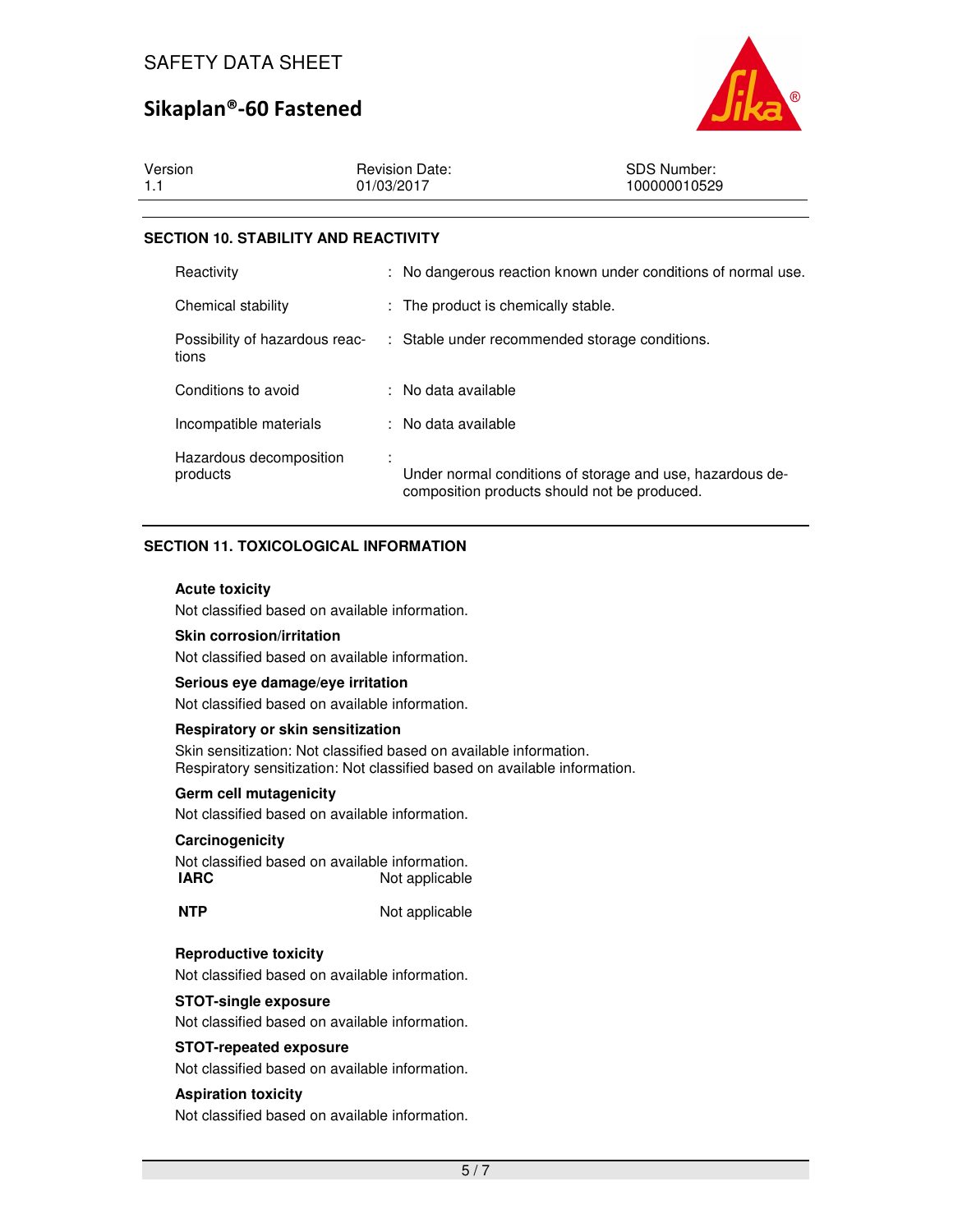

| <b>CECTION 12 ECOLOGICAL INFORMATION</b> |                       |              |
|------------------------------------------|-----------------------|--------------|
|                                          |                       |              |
| 1.1                                      | 01/03/2017            | 100000010529 |
| Version                                  | <b>Revision Date:</b> | SDS Number:  |

## **SECTION 12. ECOLOGICAL INFORMATION**

| <b>Ecotoxicity</b><br>No data available                   |                                                                                            |
|-----------------------------------------------------------|--------------------------------------------------------------------------------------------|
| Persistence and degradability<br>No data available        |                                                                                            |
| <b>Bioaccumulative potential</b><br>No data available     |                                                                                            |
| <b>Mobility in soil</b><br>No data available              |                                                                                            |
| Other adverse effects                                     |                                                                                            |
| <b>Product:</b><br>Additional ecological infor-<br>mation | : Do not empty into drains; dispose of this material and its con-<br>tainer in a safe way. |

## **SECTION 13. DISPOSAL CONSIDERATIONS**

| Waste from residues    | : Disposal of this product, solutions and any by-products should<br>at all times comply with the requirements of environmental<br>protection and waste disposal legislation and any regional<br>local authority requirements. |
|------------------------|-------------------------------------------------------------------------------------------------------------------------------------------------------------------------------------------------------------------------------|
| Contaminated packaging | : Empty containers should be taken to an approved waste han-<br>dling site for recycling or disposal.                                                                                                                         |

## **SECTION 14. TRANSPORT INFORMATION**

#### **Domestic regulation**

**TDG (road/train)** Not dangerous goods

**International Regulations IATA-DGR** Not dangerous goods

**IMDG-Code** Not dangerous goods

**Transport in bulk according to Annex II of MARPOL 73/78 and the IBC Code**  Not applicable for product as supplied.

## **SECTION 15. REGULATORY INFORMATION**

## **Canadian lists**

No substances are subject to a Significant New Activity Notification.